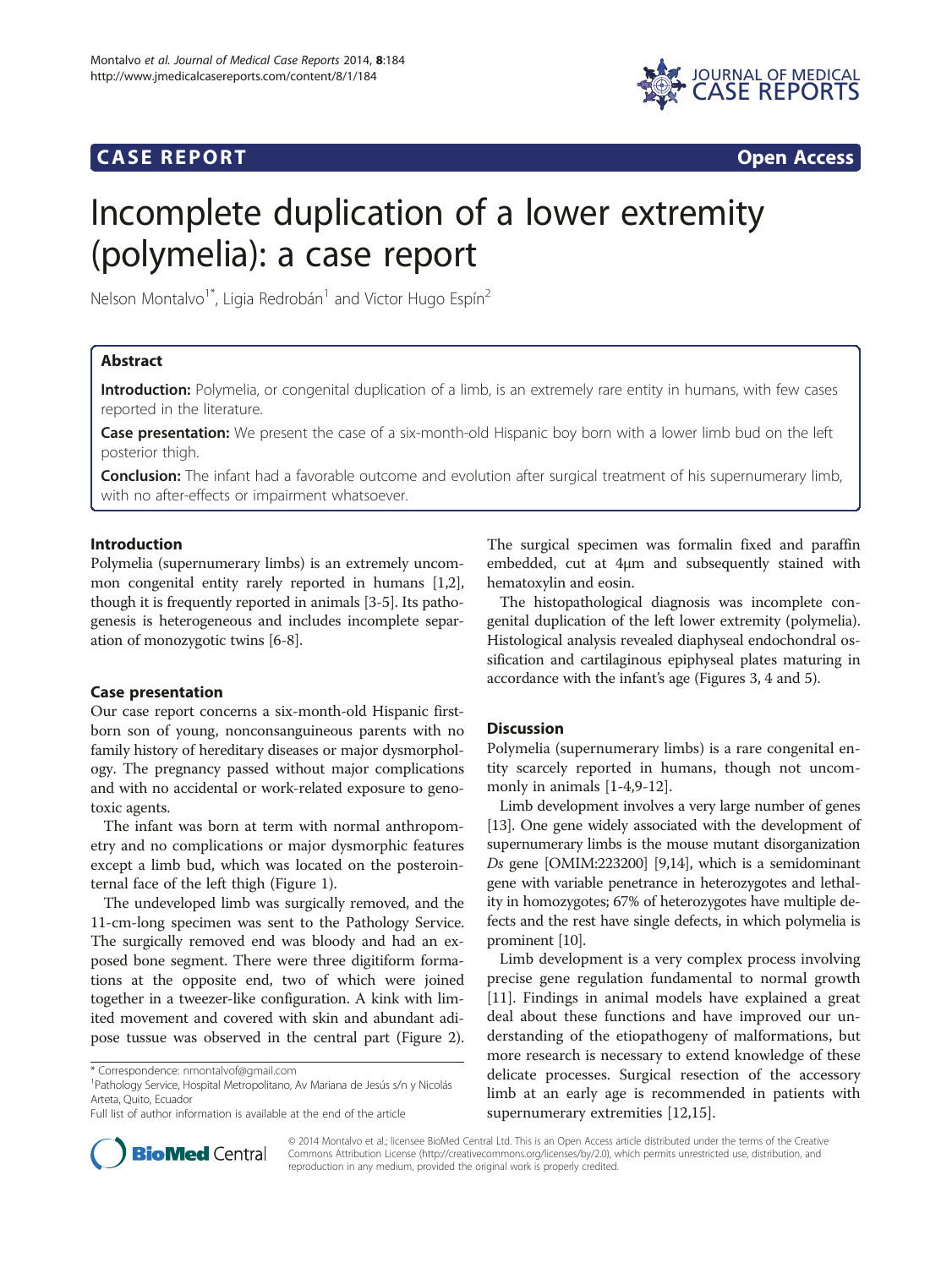<span id="page-1-0"></span>

Figure 1 Plain film radiograph of left lower extremity shows an accessory lower limb bud on the posterior face.



Figure 3 Photograph of the limb bud cut along its long axis showing islands of cartilage and centers of ossification surrounded by subcutaneous cellular tissue and skin.



Figure 4 Histological specimen showing endochondral ossification in the diaphysis and the epiphysis (inset, 20x).



Figure 2 Photograph of supernumerary limb with exposed bone segment. Three digitiform formations are visible at the opposite end.



Figure 5 Histological analysis of supernumerary limb showing maturation of the cartilaginous growth plate in accordance with the infant`s age (inset, 40×).